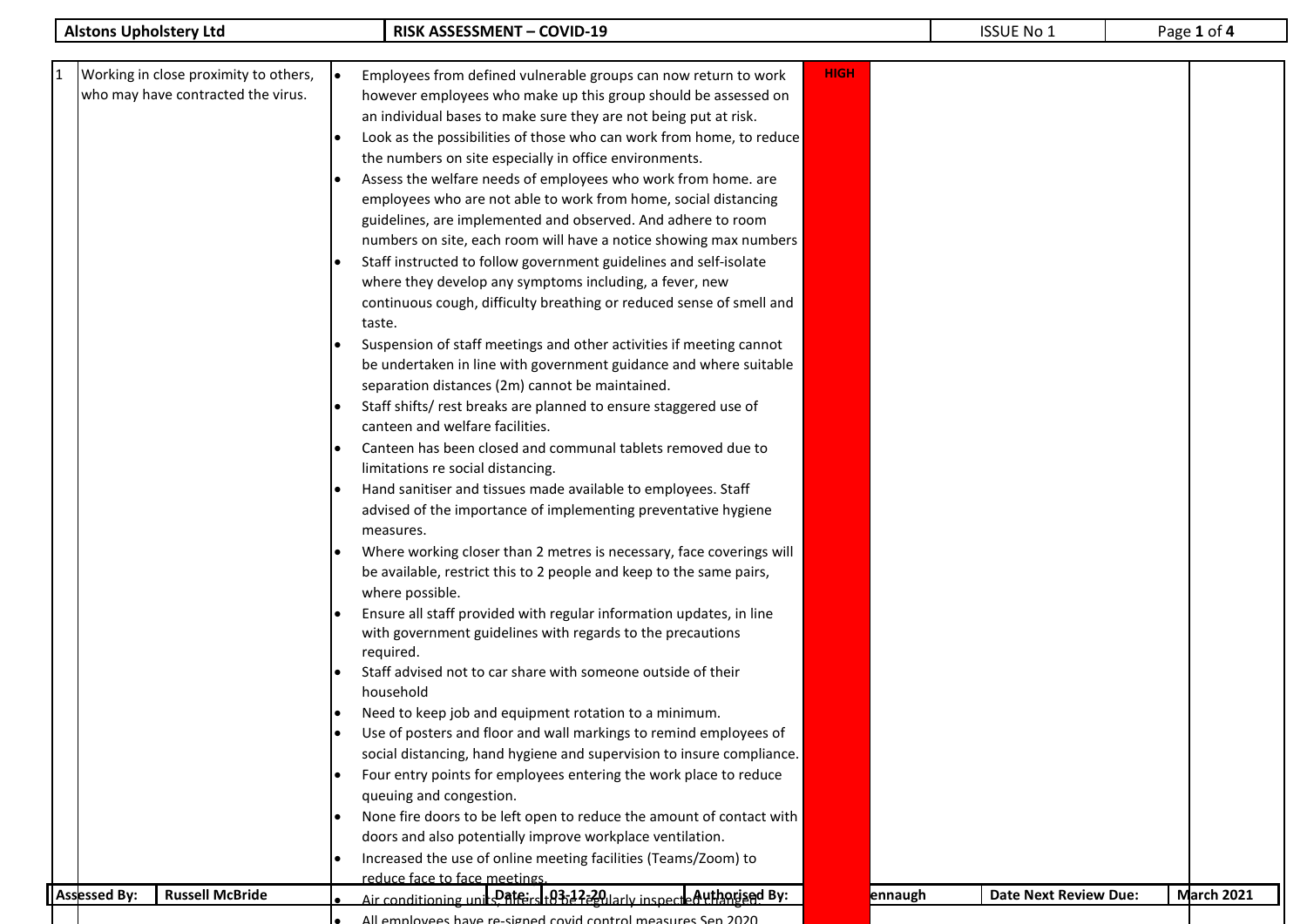| <b>Alstons Upholstery Ltd</b>              | <b>RISK ASSESSMENT - COVID-19</b>                                                                                                                                                                                                                                                                          | <b>ISSUE No 1</b> | Page 2 of 4 |
|--------------------------------------------|------------------------------------------------------------------------------------------------------------------------------------------------------------------------------------------------------------------------------------------------------------------------------------------------------------|-------------------|-------------|
|                                            |                                                                                                                                                                                                                                                                                                            |                   |             |
| Contact with contaminated surfaces.<br>12. | <b>HIGH</b><br>Information posters provided at strategic locations to remind staff of<br>the importance of regular handwashing and of effective<br>handwashing techniques.                                                                                                                                 |                   |             |
|                                            | Suitable handwashing facilities available on site, with adequate<br>supply of water and hand sanitisers.                                                                                                                                                                                                   |                   |             |
|                                            | Cleaning regimes in place to ensure surfaces are regularly disinfected<br>(including door handles, taps, light switches, toilet flush handles.<br>etc). Cleaning regime has been increased by 4 hours per day so<br>toilets, kitchen, points of contact are cleaned throughout the factory<br>and offices. |                   |             |
|                                            | Wipes available to disinfect frequently touched items of equipment.                                                                                                                                                                                                                                        |                   |             |
|                                            | Suitable supply of cleaning materials and disinfectant are available to<br>ensure cleaning regimes can be completed.                                                                                                                                                                                       |                   |             |
|                                            | Welfare facilities are maintained and cleaned regularly.                                                                                                                                                                                                                                                   |                   |             |
|                                            | Employees who have a clock card are required to take it home and<br>not leave it on site.                                                                                                                                                                                                                  |                   |             |
|                                            | Managers and employees made aware of and adhere to government<br>guidelines with regards to cleaning, disinfection and removal of<br>waste on regular basis.                                                                                                                                               |                   |             |
|                                            | paper towel and disinfectant sprays in place for employees to use for<br>cleaning surfaces and equipment                                                                                                                                                                                                   |                   |             |
|                                            | SOP for the cleaning of surfaces and equipment                                                                                                                                                                                                                                                             |                   |             |

| <b>Assessed By:</b> | <b>Russell McBride</b> | Date: | 12-20<br>-03 | <b>Authorised By:</b> | <b>Kennaugh</b><br>'And | <b>LLE Next Review</b><br>Date<br>Due: | 202.<br>March |
|---------------------|------------------------|-------|--------------|-----------------------|-------------------------|----------------------------------------|---------------|
|---------------------|------------------------|-------|--------------|-----------------------|-------------------------|----------------------------------------|---------------|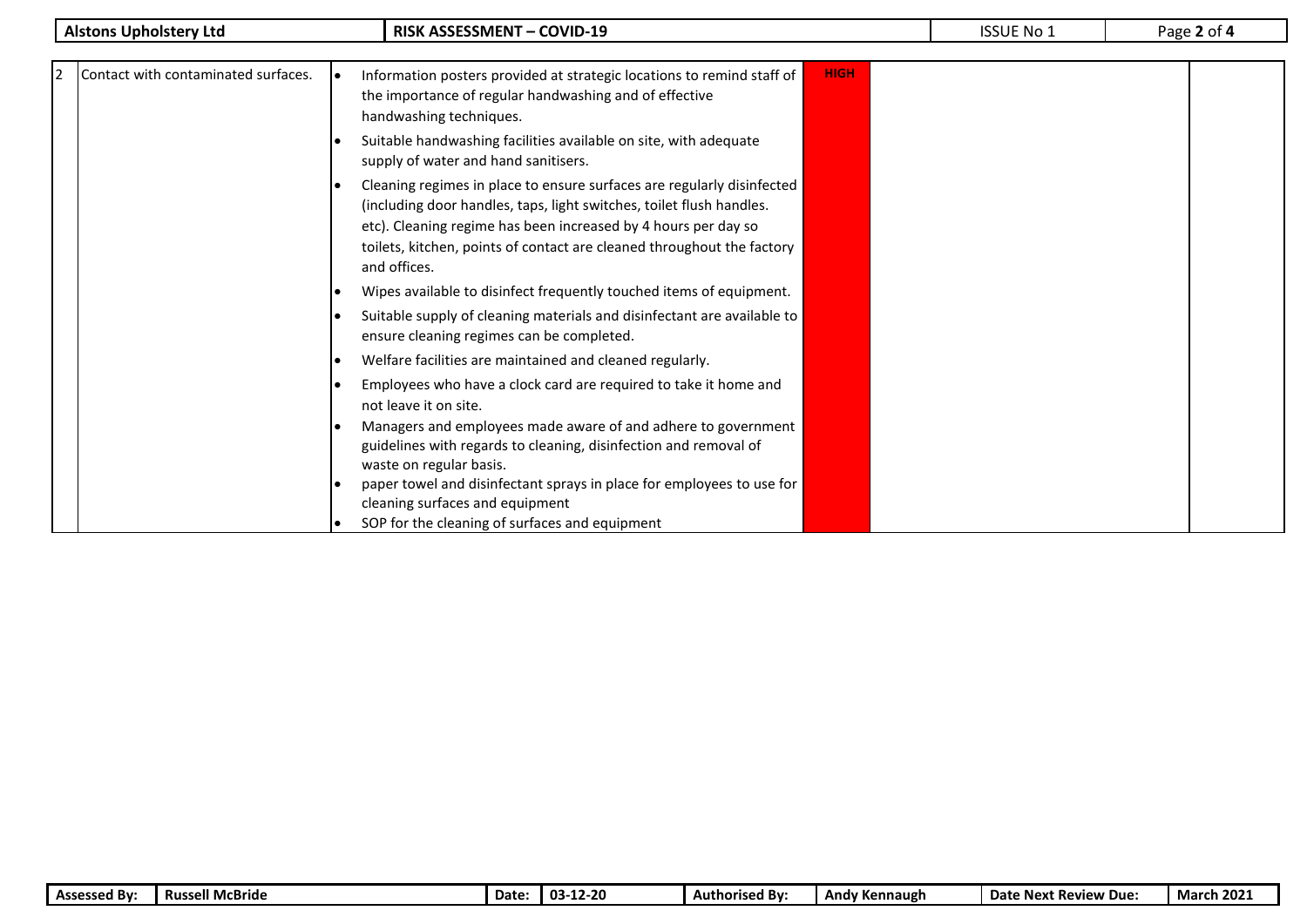| <b>Alstons Upholstery Ltd</b> |                                                                                                 |  | <b>RISK ASSESSMENT - COVID-19</b>                                                                                                                                                                                                                                                                                                                                                                                                                                                         | <b>ISSUE No 1</b> | Page 3 of 4 |                                                                                                                                                                                |          |
|-------------------------------|-------------------------------------------------------------------------------------------------|--|-------------------------------------------------------------------------------------------------------------------------------------------------------------------------------------------------------------------------------------------------------------------------------------------------------------------------------------------------------------------------------------------------------------------------------------------------------------------------------------------|-------------------|-------------|--------------------------------------------------------------------------------------------------------------------------------------------------------------------------------|----------|
|                               |                                                                                                 |  |                                                                                                                                                                                                                                                                                                                                                                                                                                                                                           |                   |             |                                                                                                                                                                                |          |
|                               | Contact with site visitors, including<br>delivery Drivers who may have<br>contracted the virus. |  | All non-essential visitors are not permitted to access the site.<br>Face to face meetings avoided wherever possible - alternative                                                                                                                                                                                                                                                                                                                                                         | <b>MEDIUM</b>     |             | SOP, to be written for the tasks need to be<br>completed by the receptionists.                                                                                                 | 18-05-20 |
|                               |                                                                                                 |  | meeting arrangements are in place via conference call etc.<br>Social distancing guidelines (at a minimum of 2m) implemented and<br>adhered to in all situations where contact with site visitors is<br>essential.                                                                                                                                                                                                                                                                         |                   |             |                                                                                                                                                                                |          |
|                               |                                                                                                 |  | Receptionist to sign in all visitors and guest from behind Perspex<br>screen. No visitor to sign in and out his or herself.                                                                                                                                                                                                                                                                                                                                                               |                   |             |                                                                                                                                                                                |          |
|                               |                                                                                                 |  | Implemented a QR Code (contactless) so visitors can sign in/check<br>out via their phones and their contact details will be kept for 21 days<br>for Track and Trace. Name/phone number to be written in visitors<br>book unable to use QR Code.                                                                                                                                                                                                                                           |                   |             |                                                                                                                                                                                |          |
|                               |                                                                                                 |  | Contractors and visitors temperatures taken on entry to site.                                                                                                                                                                                                                                                                                                                                                                                                                             |                   |             |                                                                                                                                                                                |          |
|                               |                                                                                                 |  | Increased the use of online meeting facilities (Teams/Zoom) to<br>reduce face to face meetings.                                                                                                                                                                                                                                                                                                                                                                                           |                   |             |                                                                                                                                                                                |          |
|                               |                                                                                                 |  | Delivery drivers temperature taken on arriving on site.                                                                                                                                                                                                                                                                                                                                                                                                                                   |                   |             |                                                                                                                                                                                |          |
|                               | Staff becoming unwell whilst at work.                                                           |  | COVID symptom signs and steps to take.<br>Where staff become unwell in the workplace, with a new, continuous<br>cough, high temperature (temperature to be measured) new<br>shortage of breath or loss of smell and taste, they will be sent home<br>immediately and advised to follow current government guidelines<br>with regards to self-isolation.<br>Staff required to self-isolate where they have been in contact with<br>individuals known to have tested positive for COVID-19. | <b>HIGH</b>       | $\bullet$   | Ensure Managers are provided with suitable<br>information to ensure they know how to<br>spot symptoms of COVID-19 and are clear on<br>any relevant processes/ actions to take. | 22-05-20 |
|                               |                                                                                                 |  | Where a staff member reports suspected COVID-19 symptoms areas<br>will be disinfected and cleaned in line with government guidelines.<br>Monthind will be used to clean any areas infected with COVID-19.                                                                                                                                                                                                                                                                                 |                   |             |                                                                                                                                                                                |          |